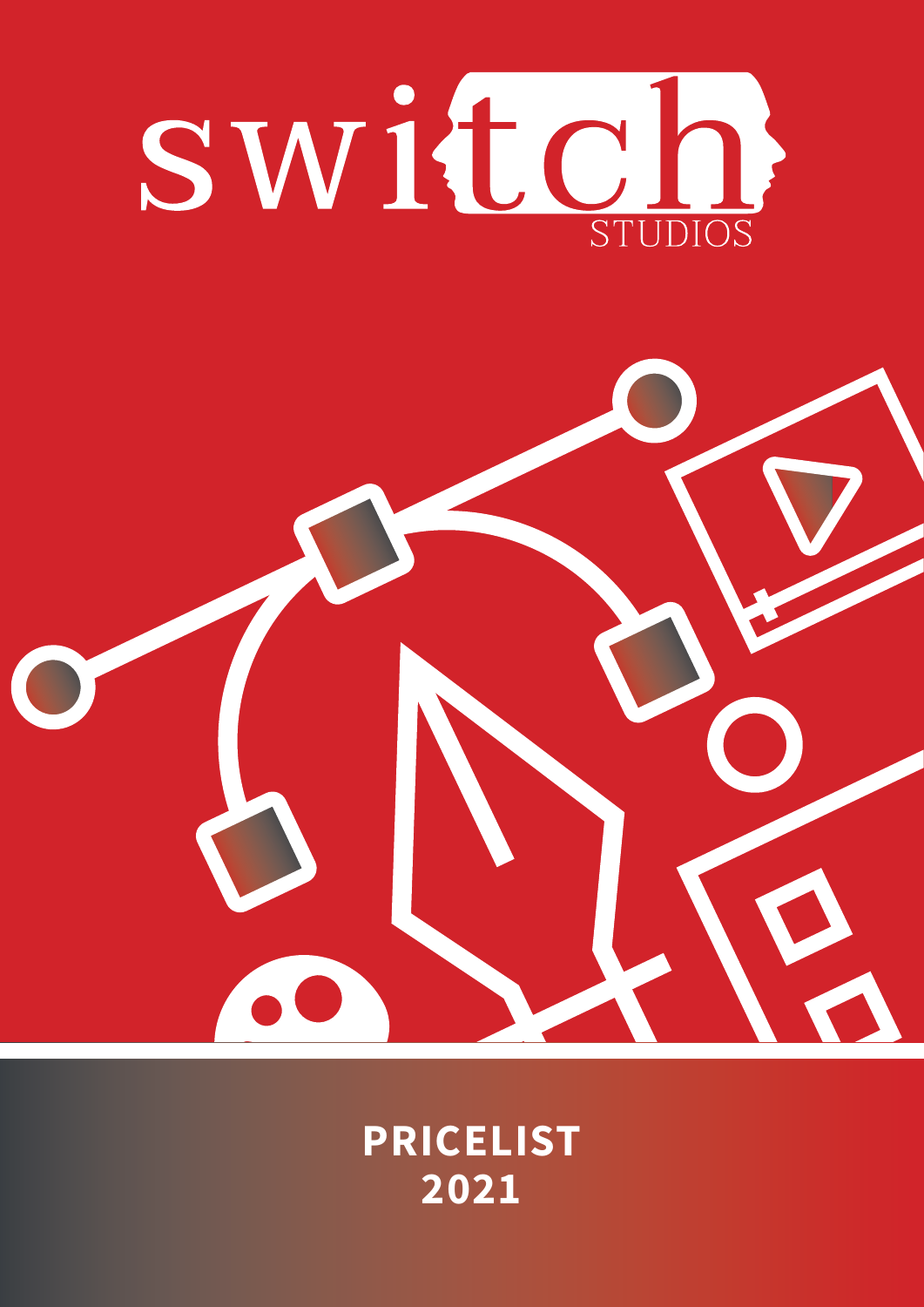### General Rates

#### R250 per hour **Design / Layout / Conceptualizing / Editing / Coding**

*If we're creating something, and the clock is ticking, it really doesn't matter if it's done as pencil on paper or in high end software, you're getting our full skill set. Simply put... If you're unable to do it – it falls in here.*

R100 per hour **Non-creative, low skill, laborious tasks** *You can do it, but don't have the time or inclination to do so. Sourcing stock pics, re-sizing photos, , file conversions and other menial tasks still have to be billed for, but obviously at "rent-a-student" rates.*

#### R1500 per day **Day Rates**

*Sometimes, projects are better quoted in days, not hours and minutes. When there's a mix of services and they're tough to isolate their time/value, a flat day rate makes more sense.*

### Double the Rate **Overtime: after 7pm at night and over weekends / public holidays**

*A request at 4pm for a brochure design for 8am the next morning is an unreasonable request. Someone has to work through the night and will probably have to take a day or two off to recover putting other deadlines at risk. A premium is charged due to the inconvenience, disruption caused to our productivity and inconvenience to other clients.*

#### 15% Markup **Cost of sales: markup added to items purchased for the project**

From a plug-in to an item for a photoshoot, if it's coming out our bank account and being refunded much later, expect a markup. 15% is more than reasonable to cover interest and the convenience of not having to do it yourself. You are welcome to pay the supplier directly if you wish to take on the responsibility, account sign-ups and time.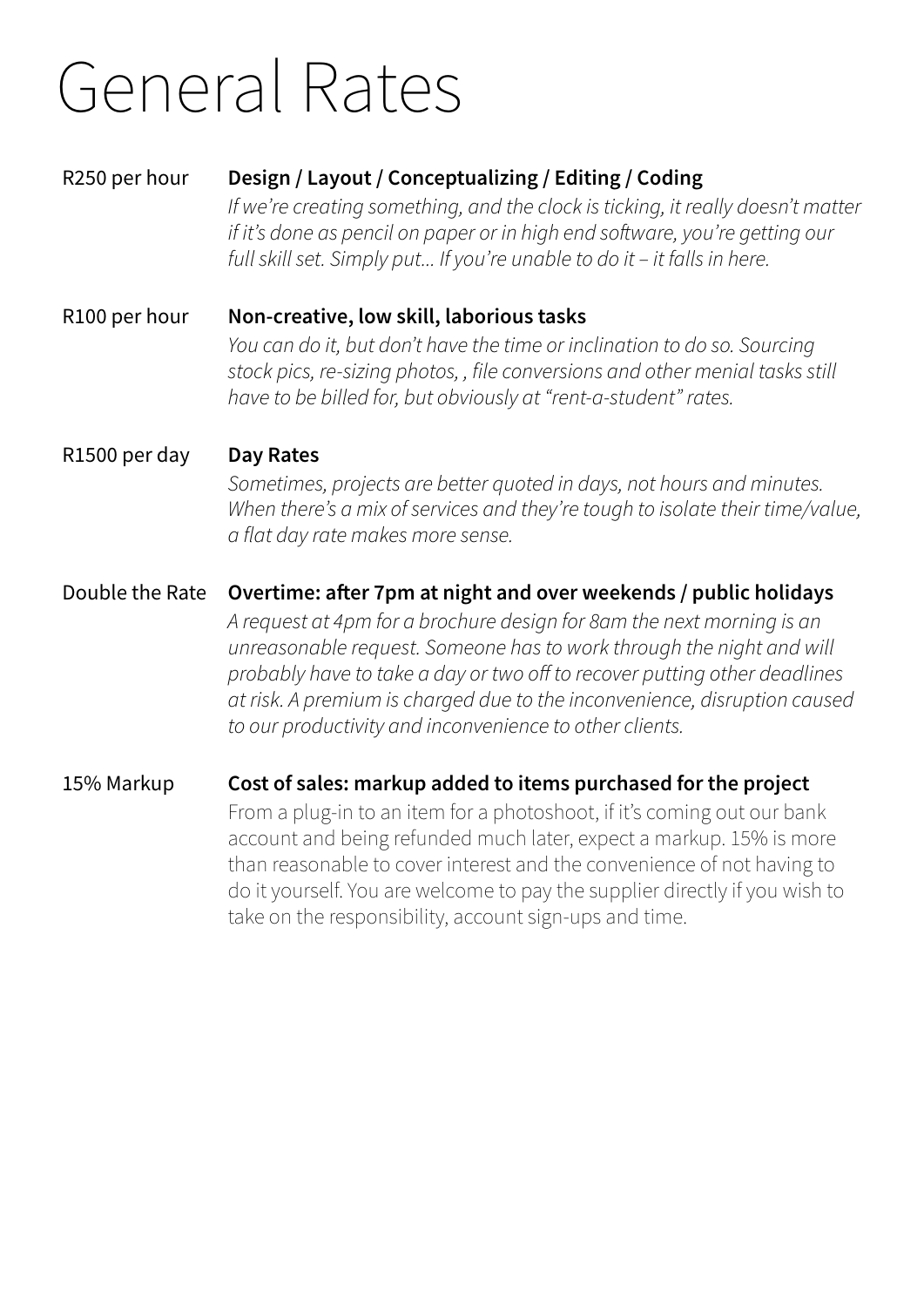# Graphic Design Pricing

#### **Preamble and explanation of the double pricing**

*"How much for a business card?" or "What will a pull-up banner cost me?" are common questions that are nearly impossible to answer until we've been properly briefed, know what you're supplying, what we're delivering and what you're expecting. No corporate image, a logo to be scanned off a business card, 5 stock pics to be sourced and purchased, 2 design concepts, 3 sets of changes, a presentation to 3 directors can easily make a simple pull-up banner take 5 full days to complete. If you give us digital content and you have a previous banner to match to, it'll take less than 3 days.*

*With this situation, we can't just charge hourly because you'll get a huge shock when we deliver one banner with an invoice of R9000. You need a flat project price to budget around, coupled with certain value expectations. Business cards should be cheap and billboards expensive, though realistically, they actually require about the same amount of time and resources from SwitchStudios to produce the artwork.*

*To try cover both sides, we now list two prices for each item*

#### **The first price is for the least amount of time demands.**

- *• There is an existing CI to guide the design.*
- *• All required content is digitally supplied.*
- *• Photos are supplied*
- *• The logo is a scalable vector*
- *• You know what you want*
- *• There might even be existing artwork*
- *• It's part of a collection of elements*

#### **The second price is for the most time demanding project**

- *• There is no CI, so SwitchStudios has to create a design out of thin air.*
- *• Nothing is supplied, or we have to type it up from a fax.*
- *• We need to source photos and get them approved first.*
- *• The logo needs re-drawing because it's too small*
- *• You're not clear on your needs and leave it up to us*
- *• This is the first of a few elements so there is nothing to guide its appearance.*

#### **At the end of the day... you help us, we'll help you.**

*Come to party and make our lives simple by doing as much as possible for us, and you can have the low price. If you leave everything up to us and there's very little to help guide us, then we're going to need more time and have to charge the higher price. It all comes down to cost vs convenience... and we're giving you the choice.*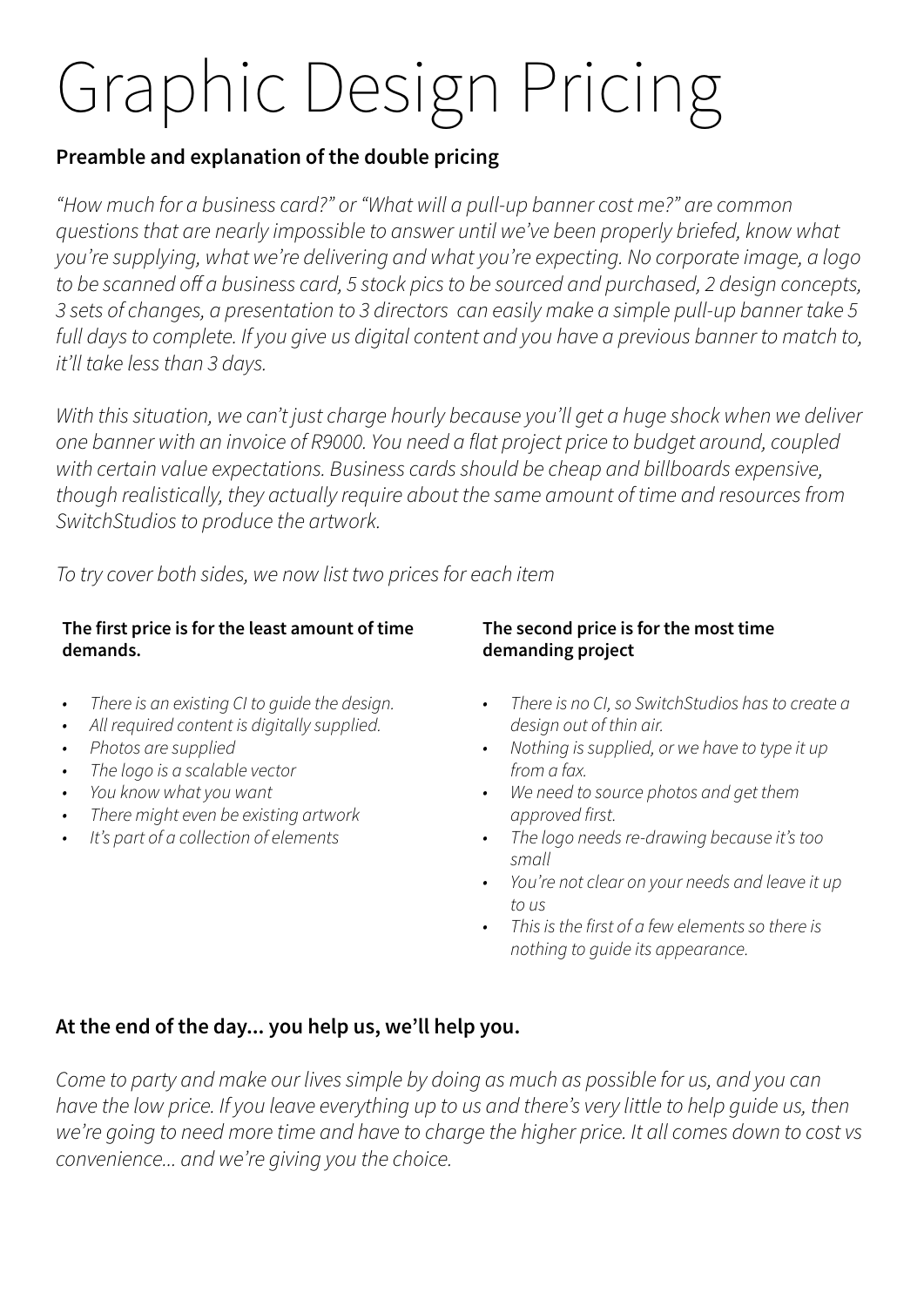## Graphic Design Services

٦

| Simple, low demand<br>project specs<br>specs | Complex, high demand<br>project specs | <b>Note:</b> All items exclude printing costs. Printing quotes are usually<br>only valid for 14 days due to exchange rates, material costs, paper<br>availability, quantities, vendors and even time of year, so all<br>production-related quotes will have to be sourced at the time the<br>project is ready to begin.<br>You are under no obligation to print through us. We have great printers<br>who we trust, but you're welcome to use others, however, if you do<br>source your own printer & quotes, we cannot be held responsible for<br>unexpected results. |
|----------------------------------------------|---------------------------------------|------------------------------------------------------------------------------------------------------------------------------------------------------------------------------------------------------------------------------------------------------------------------------------------------------------------------------------------------------------------------------------------------------------------------------------------------------------------------------------------------------------------------------------------------------------------------|
| R1500                                        |                                       | <b>Logo</b> 2 - 3 design concepts, 1 set of changes, Logo in range of file<br>formats. 1 page CI document.                                                                                                                                                                                                                                                                                                                                                                                                                                                             |
|                                              | R 3 000                               | High-end Logo - business sells more expensive products, targets a<br>higher class or is simply luxurious!                                                                                                                                                                                                                                                                                                                                                                                                                                                              |
|                                              | R 5 000                               | High-end Logo & Stationary - Includes Business Cards, Letterhead<br>and email signatures                                                                                                                                                                                                                                                                                                                                                                                                                                                                               |
| R 250                                        | R 500                                 | <b>Logo Tracing</b> - Convert pixels to vector for use in a project.                                                                                                                                                                                                                                                                                                                                                                                                                                                                                                   |
| R 650                                        | R1200                                 | <b>Business Card</b> - 2 - 3 design concepts, 3 Sets of Changes.                                                                                                                                                                                                                                                                                                                                                                                                                                                                                                       |
| R 100                                        |                                       | Additional names per business card - 1 set of Changes.                                                                                                                                                                                                                                                                                                                                                                                                                                                                                                                 |
| R 650                                        | R1 200                                | <b>Letterhead</b> - 2 design concepts, 2 sets of changes                                                                                                                                                                                                                                                                                                                                                                                                                                                                                                               |
| R1100                                        | R1950                                 | A4 Folder - 2 design concepts, 3 sets of changes.                                                                                                                                                                                                                                                                                                                                                                                                                                                                                                                      |
| R420                                         | R 800                                 | <b>Digital Flyer</b> - 2 design concepts, 3 sets of changes                                                                                                                                                                                                                                                                                                                                                                                                                                                                                                            |
| R 840                                        | R1600                                 | A4 Z-fold Brochure - 2 design concepts, 3 sets of changes                                                                                                                                                                                                                                                                                                                                                                                                                                                                                                              |
| R 850                                        | R1200                                 | <b>Banner (Outside Banners)</b> - 1 - 2 design concepts. 3 sets of changes.                                                                                                                                                                                                                                                                                                                                                                                                                                                                                            |
| R 650                                        | R1200                                 | <b>Digital web advert / banner</b> - 1 design concept, 3 sets of changes                                                                                                                                                                                                                                                                                                                                                                                                                                                                                               |
| R 500                                        | R1000                                 | Facebook Post - 1 design concept, 3 sets of changes.                                                                                                                                                                                                                                                                                                                                                                                                                                                                                                                   |
| R 500                                        | R1000                                 | <b>Social Media Banner</b> - 1 design concept, 3 sets of changes.                                                                                                                                                                                                                                                                                                                                                                                                                                                                                                      |
| R 300                                        | R 600                                 | <b>Email Signatures</b> - Signatures often have to be setup in the client's<br>email application.                                                                                                                                                                                                                                                                                                                                                                                                                                                                      |
| R1000                                        |                                       | <b>Email Newsletter design</b> - 2 design concepts - 3 sets of changes.                                                                                                                                                                                                                                                                                                                                                                                                                                                                                                |
| R 350                                        |                                       | <b>Correx Board Design -</b> 2 design concepts - 3 sets of changes.                                                                                                                                                                                                                                                                                                                                                                                                                                                                                                    |
| R1500                                        | R 3 000                               | <b>Online Brochure Design</b> - 5 pages or more.                                                                                                                                                                                                                                                                                                                                                                                                                                                                                                                       |
| R1000                                        | R 2 000                               | <b>Booklet Design</b> - 4 pages or more                                                                                                                                                                                                                                                                                                                                                                                                                                                                                                                                |
| R 500 per project                            |                                       | <b>Print management fee</b> - If SwitchStudios has to manage your<br>printing (or any production supplier) ie: brief, paper selection, get<br>quotes, approve proofs, collect and receive deliveries.                                                                                                                                                                                                                                                                                                                                                                  |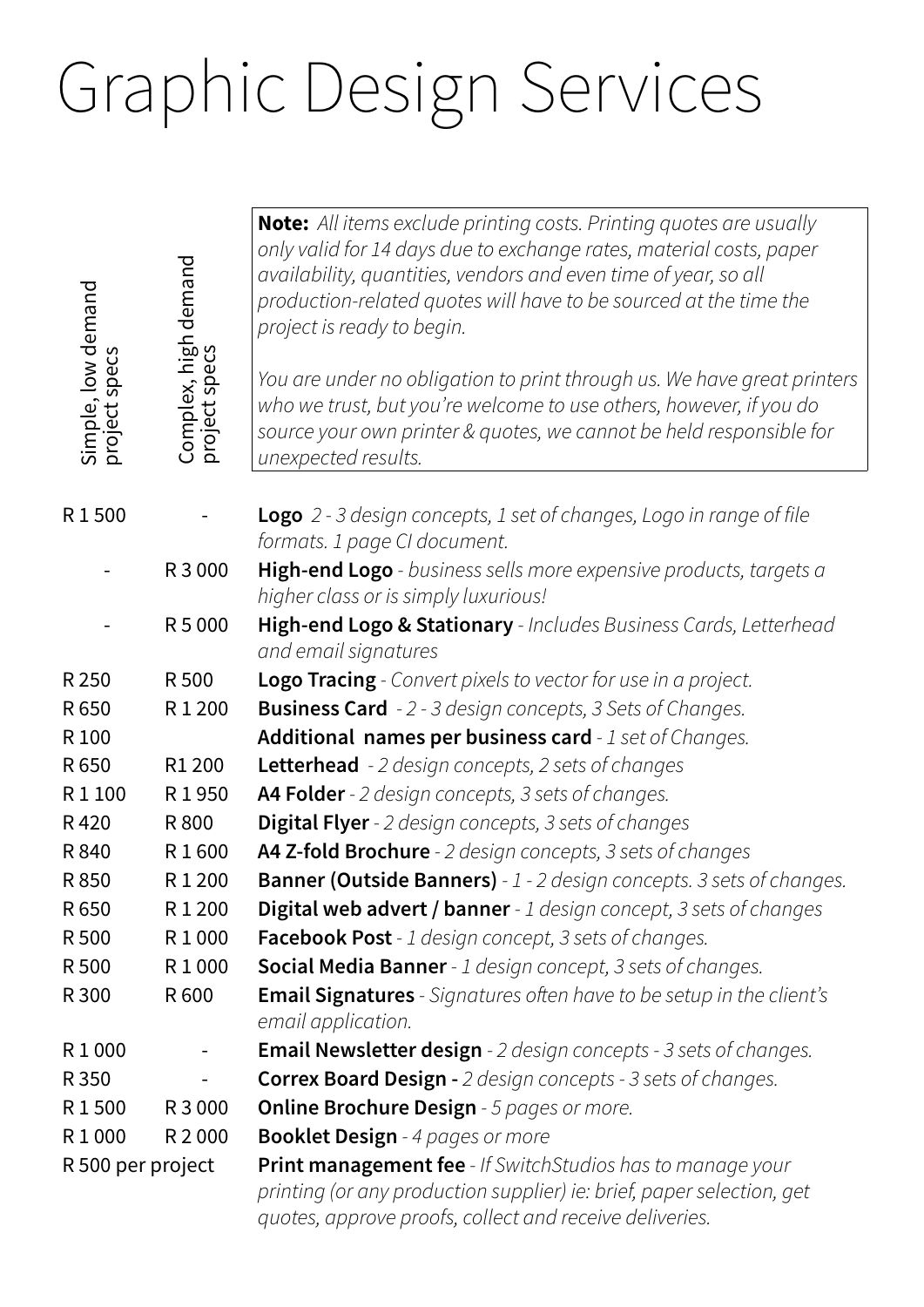## Web Design Services

*All our sites are mobile responsive and employ basic SEO to be search engine friendly. They all conform to the web's "best practice"standards. All our platforms are open source, so any web designer can pick up our sites and continue working on them. We hand over all access passwords and hence don't hold you to ransom for future work (e.g.: changes & updates).*

*Note: These prices are for set packages based on certain assumptions to manage the cost, mainly that all content to be used in the website will be supplied by client in a digital format (all text & images). The higher, secondary price is when there is missing content, no CI or design style to guide the design, more than one individual will sign it off,SwitchStudios has to apply initiative to complete the project,or SwitchStudios has to advise on what's needed and ends up deciding the site's final purpose.*

| Simple<br>content<br>isəl | are<br>emand<br>irecti<br>reeds |                                                                                                                                                                                                                       |
|---------------------------|---------------------------------|-----------------------------------------------------------------------------------------------------------------------------------------------------------------------------------------------------------------------|
| R1500                     | R 2 000                         | <b>One Page Dynamic Website</b> One page, though it can still have a<br>menu. Sometimes called a landing page. Contains text, images, videos<br>and a simple contact form only.                                       |
| R 3 0 0 0                 | R4500                           | Multi Page Dynamic Website - 2 - 4 pages. Contains text, images,<br>videos and a simple contact form only.                                                                                                            |
| R 5 000                   | R 8 0 0 0                       | Multi Page Dynamic Website - 5 pages and more. Contains text,<br>images, videos and a simple contact form only.                                                                                                       |
| R 10 000                  |                                 | E-Commerce (Online Shop) - Contains text, images, videos and a<br>simple contact form only. WordPress upgraded with WooCommerce.<br>Includes the initial loading of 10 products and an SSL security certifi-<br>cate. |
| R 150                     |                                 | <b>Basic Hosting</b> - 10 Email Addresses. 2 GB Storage. Also includes 2<br>hours of maintenance or changes per month.                                                                                                |
| R 250                     |                                 | Advanced Hosting - 20 Email Addresses 5 GB Storage. Also includes 2<br>hours of maintenance or changes per month.                                                                                                     |
| R850                      |                                 | <b>Content Writing</b> - 800 - 1000 words. Up to 5 focus words.                                                                                                                                                       |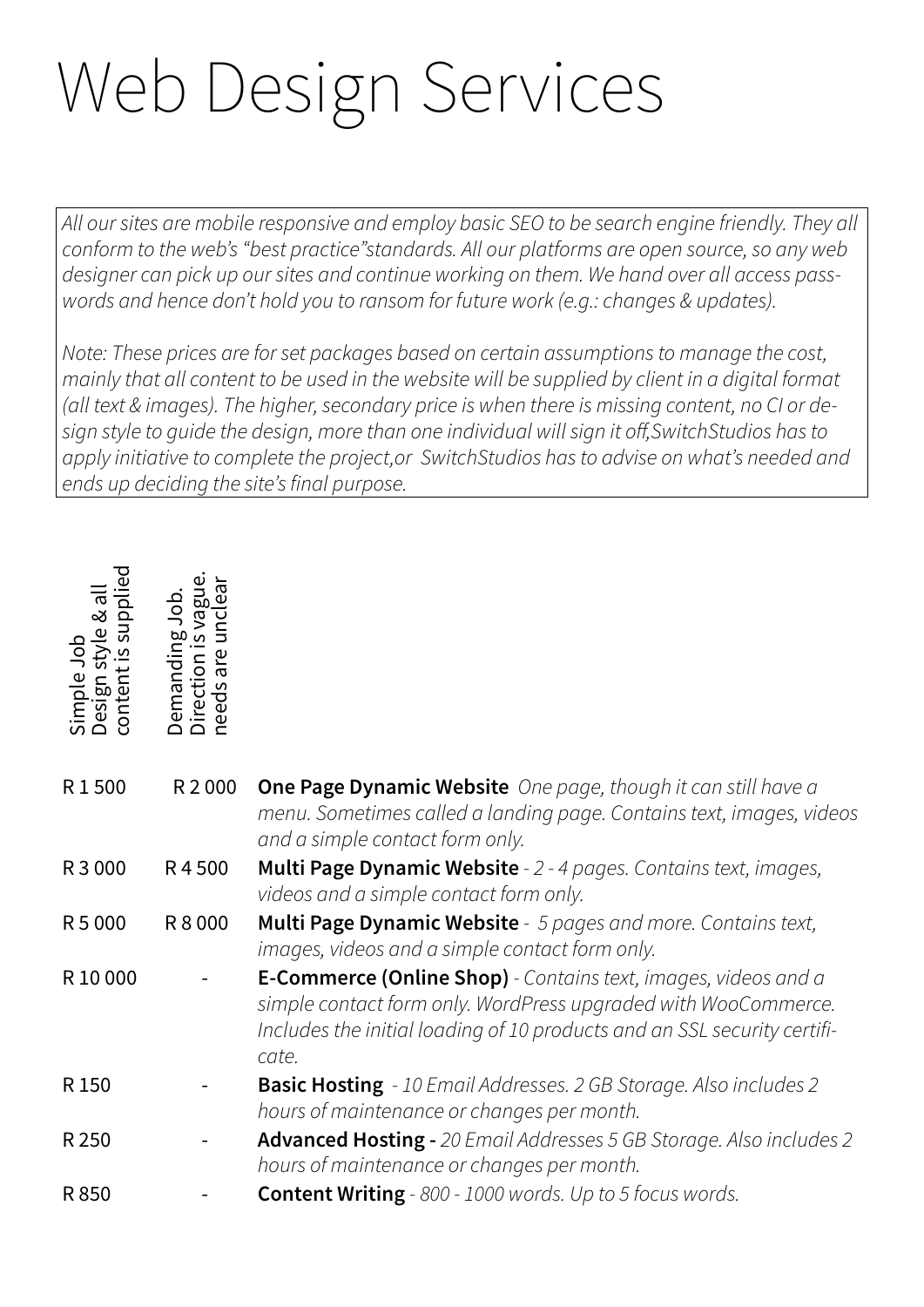### Illustration Design

Simple Illustrations - R 250 per hour (minimum 2 hours) Complex Illustrations - R 500 per hour (minimum 4 hours)

### Social Media Marketing

| <b>FACEBOOK</b>                                 |                                            |                                            |  |  |  |  |  |
|-------------------------------------------------|--------------------------------------------|--------------------------------------------|--|--|--|--|--|
| Setup                                           | Visual                                     | Engage                                     |  |  |  |  |  |
| <b>R490</b><br>(once-off)                       | R 1 499<br>(per month)                     | R1999<br>(per month)                       |  |  |  |  |  |
| Facebook page setup and/or<br>optimization ONLY | Facebook page setup and/or<br>optimization | Facebook page setup and/or<br>optimization |  |  |  |  |  |
| Includes a custom cover<br>image design         | Custom cover image design                  | Custom cover image design                  |  |  |  |  |  |
| Management and content<br>plan NOT INCLUDED     | Monthly content plan                       | Monthly content plan                       |  |  |  |  |  |
|                                                 | 2 custom visual designs per<br>week        | 3 posts per week (including<br>visuals)    |  |  |  |  |  |
|                                                 | <b>Management NOT</b><br><b>INCLUDED</b>   | Monthly feedback report                    |  |  |  |  |  |
|                                                 |                                            | Management INCLUDED                        |  |  |  |  |  |

| <b>INSTAGRAM</b>                 |                                      |  |  |  |
|----------------------------------|--------------------------------------|--|--|--|
| Visual                           | Engage                               |  |  |  |
| R 1 499                          | R1999                                |  |  |  |
| (per month)                      | (per month)                          |  |  |  |
| Instagram account setup and/or   | Instagram account setup and/or       |  |  |  |
| optimization                     | optimization                         |  |  |  |
| Monthly content plan             | Monthly content plan                 |  |  |  |
| 2 custom visual designs per week | 3 posts per week (including visuals) |  |  |  |
| Management NOT INCLUDED          | Monthly feedback report              |  |  |  |
|                                  | Management INCLUDED                  |  |  |  |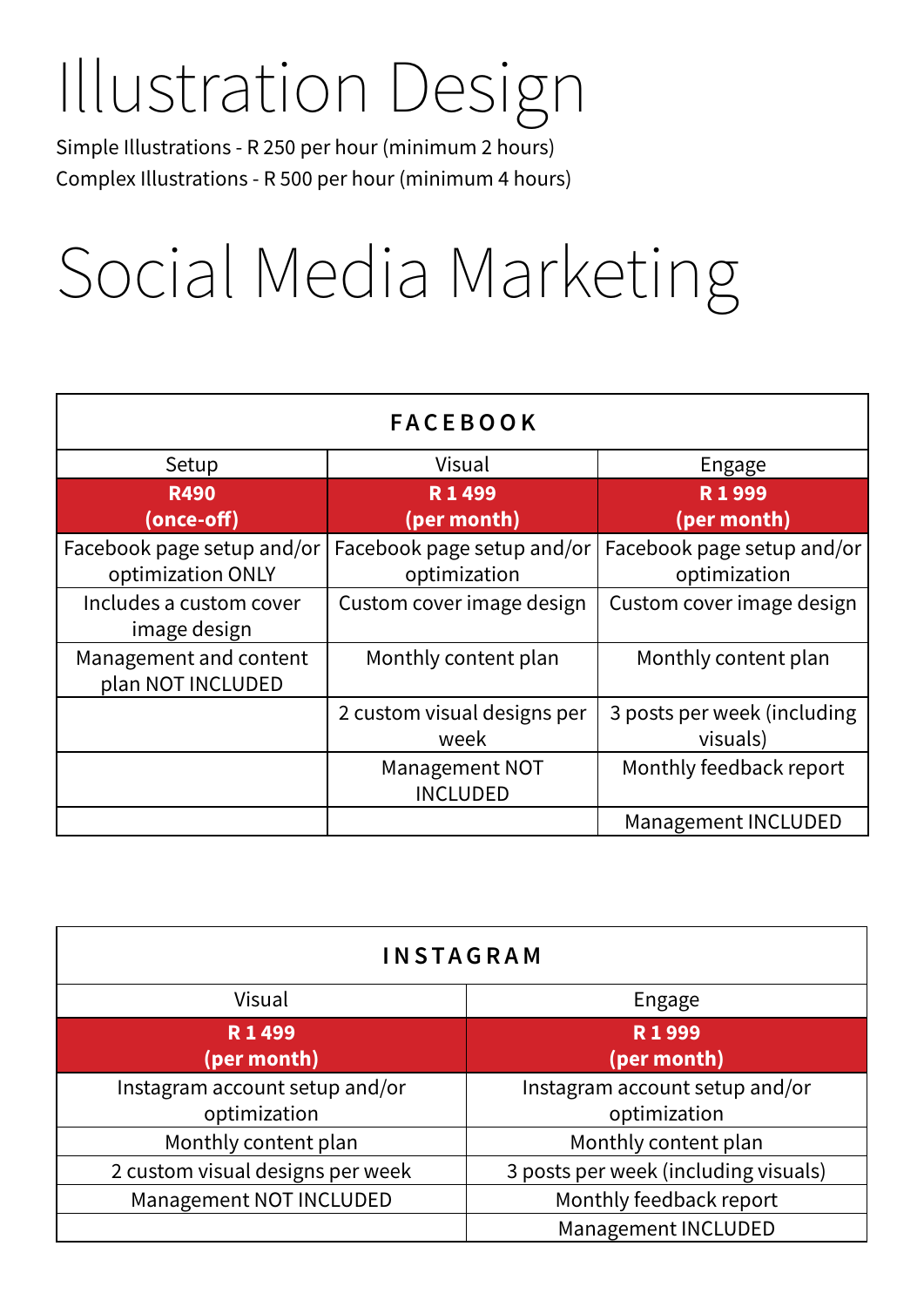# Digital Marketing Google Ads

Get instant traffic to your website by appearing for searches related to your business and industry on Google

| <b>Adwords Starter</b>          | <b>Adwords Advanced</b>         | <b>Adwords Premium</b>         |
|---------------------------------|---------------------------------|--------------------------------|
| <b>R4000</b>                    | <b>R5000</b>                    | <b>R7000</b>                   |
| (per month)                     | (per month)                     | (per month)                    |
| Setup Fee                       | Setup Fee                       | Setup Fee                      |
| Keyword Research                | Keyword Research                | Keyword Research               |
| <b>Management Cost</b>          | <b>Management Cost</b>          | <b>Management Cost</b>         |
| <b>PPC Management</b>           | <b>PPC Management</b>           | PPC Management                 |
| <b>Conversion Tracking</b>      | <b>Conversion Tracking</b>      | <b>Conversion Tracking</b>     |
| Google Budget                   | Google Budget                   | Google Budget                  |
| R 2000                          | R 3 000                         | R4000                          |
| <b>Monthly Strategy Meeting</b> | <b>Monthly Strategy Meeting</b> | <b>Weekly Strategy Meeting</b> |
| Click-Through-Ratio - 1-15%     | Click-Through-Ratio - 1-15%     | Click-Through-Ratio - 1-15%    |
| <b>Landing Page</b>             | <b>Landing Pages</b>            | <b>Landing Pages</b>           |
| <b>Monthly Report</b>           | <b>Monthly Report</b>           | <b>Weekly Report</b>           |